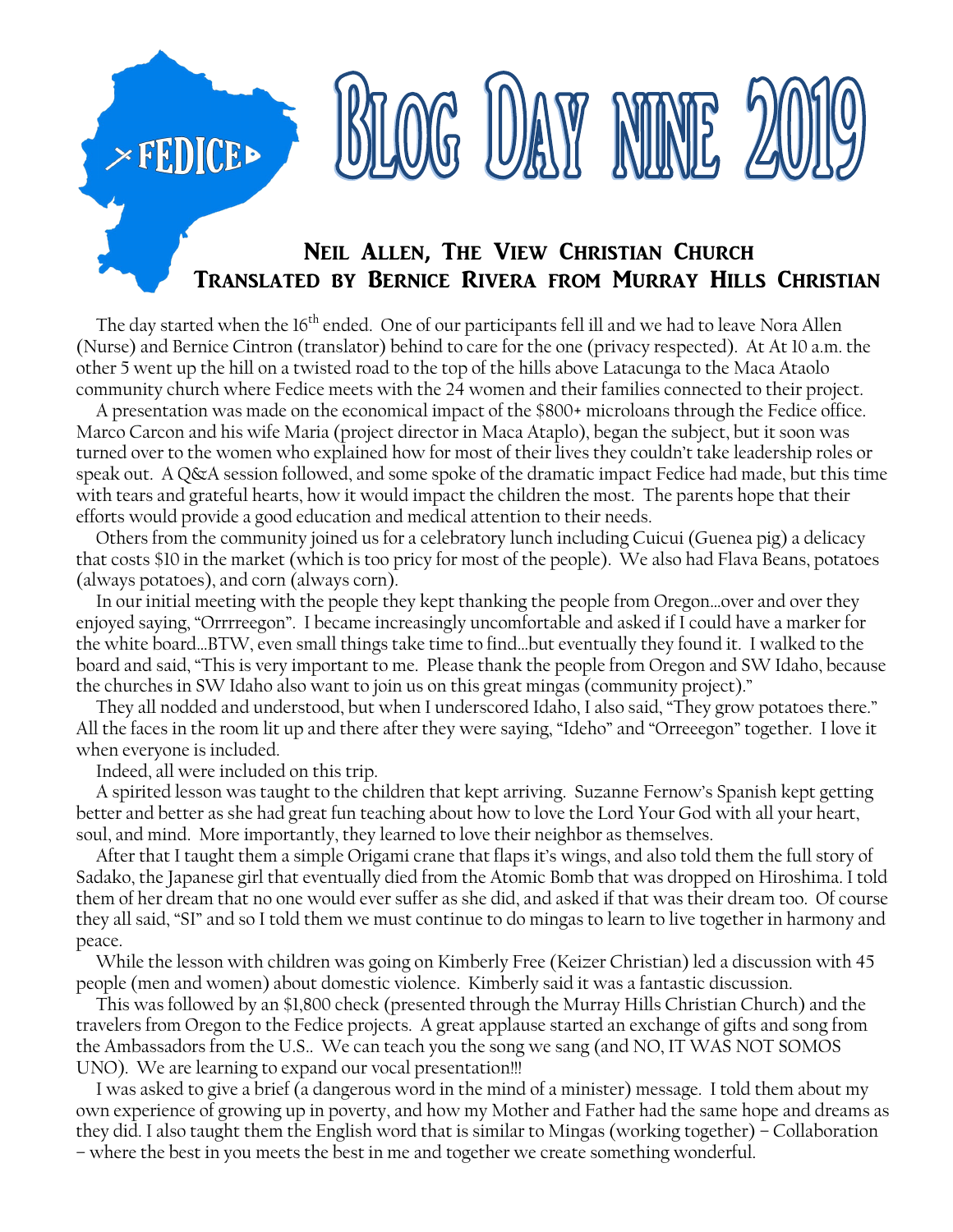Running for the bus we headed back to the hotel and the clinic to check on our volunteers and our sick volunteer. Amazingly, the captive was free!

We concluded the evening with stories and thankful hearts.

 Our great hope for the "Orrreeegon and SW Ideho" Region is that others will come, that we can sell the goods we purchased here and exchange them for the project work in Maca Atapolo.

 Here's the good news – if we triple the prices of the goods we purchase – the women in Maca Atapolo will ALSO triple it here! That means every dollar used to purchase the items will be multiplied by 6! NOW THAT IS A GREAT MINGAS!!!!

 El día comienza cuando el 16 termina. Uno de nuestros participantes cayó enfermo y dejamos a Nora Allen (enfermera) y Bernice Cintrón (traductora) al cuidado. Por respeto a la privacidad no divulgaremos su nombre. A las 10 am los otros 5 nos tomamos una carretera con muchísimas vueltas y curvas para llegar al tope de la montaña sobre Latacunga a la comunidad de Maca Atapulo. En la iglesia de la comunidad, donde se reúne FE DICE, nos e n contramos con un grupo de 24 mujeres y sus familias. Estas son las mujeres conectadas con el proyecto de FE DICE

 Hicieron una presentación sobre el impacto ecónomico del préstamos de \$800 conocido como microloan) atráves de la oficina de FE DICE - Marcos Carcón, quien es el ingeniero agrícola a cargo del proyecto) y su esposa María comenzaron la presentación. Pero prontamente una de las Sras. tomó la iniciativa de explicarnos como por la mayor parte de su vida ellas no pudieron tomar el liderato y hablar por sí mismas de ellas mismas. Tuvimos una sección de preguntas y respuestas donde nos explicaron el drámatico impacto que FEDICE ha hecho, pero en este momento con lágrimas de alegria y corazones agradecidos. Nos narraron que el mayor impacto ha sido en los niños- Los padres tienen la esperanza que sus esfuerzos pueda proveerles para que sus hijos tengan una buena educación y atención medica.

 Se nos unieron otras personas de la Comunidad para el almuerzo de celebración incluido el Cui [ Guene a pig ). Una delicia que se vende en el mercado a \$ 10 que podría ser muy costo para muchos. también tuvimos una variedad de papas y maíz y algunos otros granos de la cosecha de sus huertos.

 Nos expresaron las gracias al principio y todavia seguían haciendolo una y otra vez. Contentos decían" 0rigon , Origon. Me sentí un poco abrumado por la demostración constante de gratitud y pedí que me trajeran una pizarra si tenían que luego encontraron. Camine hacia la pizarra Y dije "Esto es muy importante para mi por favor denle las gracia a la gente de Oregon y Suroeste de Idaho porque fueron las iglesias las que hicieron eso posible. El suroeste de Idaho desean unirse a nosotros en esta gran Minga que son los proyectos comunitarios

 Todos movieron sus cabezas como que entendieron al señalar a Idaho les dije "Ellos también siembran papas allí" Todos se rieron y luego de eso comenzaron a decir Idijo y Orijon juntos. Me encanta cuanto todos están incluidos. Ciertamente todos fueron incluidos en el viaje.

 Una lección espiritual fue compartida con los niños que seguían viniendo. El español de Susanne Fernow ha mejorado con la práctica. Ella también se divertía con los niños mientras les enseñaba como amar al Señor tu Dios Con todo tu corazón, tu alma y tu mente. Y lo más importante a tu prójimo como a tí mismo.

 Luego de la clase bíblica, le enseñe un Origami sencillo y le conté la historia de Sadako, la niña japonesa que eventualmente murió de los efectos de la bomba atómica tirada en Hiroshima . Hable de su sueño de que nadie más tuviera que sufrir lo que ella pasó. Le pregunte si este era también su sueño- Por supuesto todos dijeron que sí entonces les respondí "tenemos todos que continuar haciendo Mingas para aprender a vivir juntos en armonía y en paz.